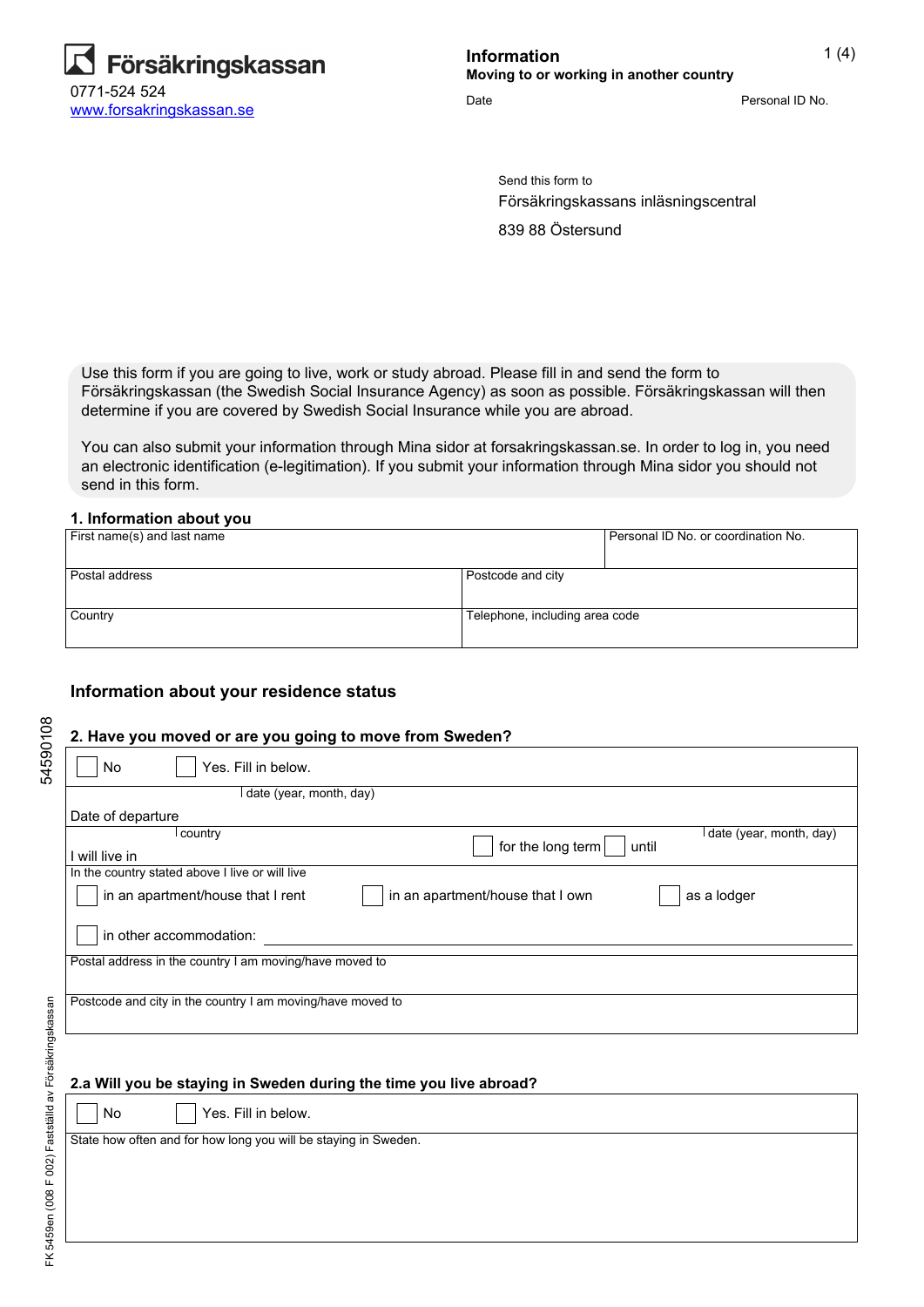## **2.b Do you have a residence in Sweden?**

| Yes. Fill in below.<br>No         |                                  |             |
|-----------------------------------|----------------------------------|-------------|
| In Sweden I live                  |                                  |             |
| in an apartment/house that I rent | in an apartment/house that I own | as a lodger |
| in other accommodation:           |                                  |             |

# **Information about your occupation and remuneration**

## **3. Are you working or have you worked in Sweden?**

| Yes. Fill in below.<br>No                           |                         |                         |
|-----------------------------------------------------|-------------------------|-------------------------|
| work in Sweden                                      |                         |                         |
| work in Sweden until                                | date (year, month, day) |                         |
| I have worked in Sweden and my last day of work was |                         | date (year, month, day) |

# **4. Are you working or will you be working abroad?**

| Yes. Fill in below.<br>No                              |           |
|--------------------------------------------------------|-----------|
|                                                        | l country |
| My first day of work abroad<br>date (year, month, day) |           |
| I am employed or self-employed                         |           |
| I work as a seaman or on a Swedish merchant vessel     |           |
| I have been posted abroad                              |           |
| by an employer in the public sector                    |           |
| by a private employer                                  |           |
| by a Swedish aid agency or a religious organisation    |           |

## **5. Are you going to look for work abroad?**

| No      | I am looking for work abroad from | date (year, month, day) |  |
|---------|-----------------------------------|-------------------------|--|
| Country |                                   |                         |  |

## **6. Do you live, work or study abroad and receive remuneration from Sweden?**

| No                            | Yes. Fill in below.                         |
|-------------------------------|---------------------------------------------|
| Type of remuneration          |                                             |
| Pension                       | Unemployment benefits<br>Other compensation |
| From, date (year, month, day) | Until, date (year, month, day)              |
|                               |                                             |

54590208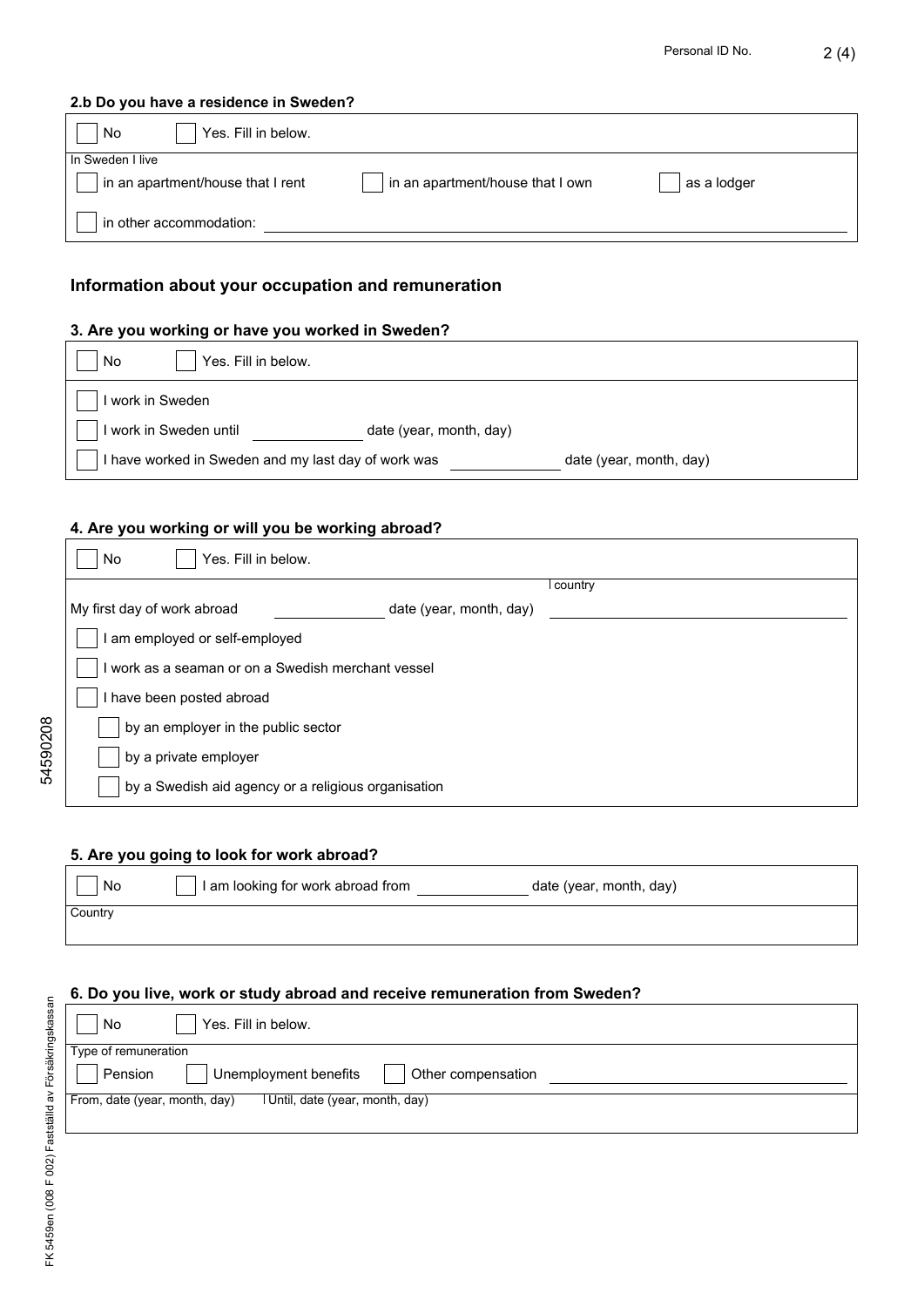## **7. Are you moving abroad to study?**

| Yes. Fill in below.<br>No                               |                                                                     |
|---------------------------------------------------------|---------------------------------------------------------------------|
| country                                                 |                                                                     |
| l am going to study in                                  |                                                                     |
| date (year, month, day)                                 | date (year, month, day)                                             |
| am going to study abroad from                           | until                                                               |
| Do your studies qualify you for financial aid from CSN? | Are you planning to return to Sweden after completing your studies? |
| Yes<br>No                                               | No<br>Yes                                                           |
| country                                                 | Are you studying within your field of work?                         |
| I receive student financial aid from                    | Yes<br>No                                                           |

# **Information about your family**

### **8. Are you married or living with a partner?**

| No             | Yes. Fill in below.                  |                                  |
|----------------|--------------------------------------|----------------------------------|
| Married        | Partner                              |                                  |
|                | Name and surname (spouse or partner) | Personal ID No. or date of birth |
| Postal address |                                      | Telephone, including area code   |
| Lives in       | country                              | from date (year, month, day)     |
| Works in       | country                              | I from date (year, month, day)   |
| Studies in     | country                              | from date (year, month, day)     |

54590308 54590308

## **9. Do you have children under the age of 21?**

If you have children over the age of 18, they too need to fill in a copy of this form.

| Yes. Fill in below.<br>No                                                         |                                  |
|-----------------------------------------------------------------------------------|----------------------------------|
| Child's name and surname                                                          | Personal ID No. or date of birth |
|                                                                                   |                                  |
| date (year, month, day)<br>l country<br>Lives in<br>Date of departure from Sweden |                                  |
| Child's name and surname                                                          | Personal ID No. or date of birth |
| date (year, month, day)<br>l country<br>Lives in<br>Date of departure from Sweden |                                  |
| Child's name and surname                                                          | Personal ID No. or date of birth |
| date (year, month, day)<br>l country<br>Lives in<br>Date of departure from Sweden |                                  |
| Child's name and surname                                                          | Personal ID No. or date of birth |
| date (year, month, day)<br>l country<br>Lives in<br>Date of departure from Sweden |                                  |